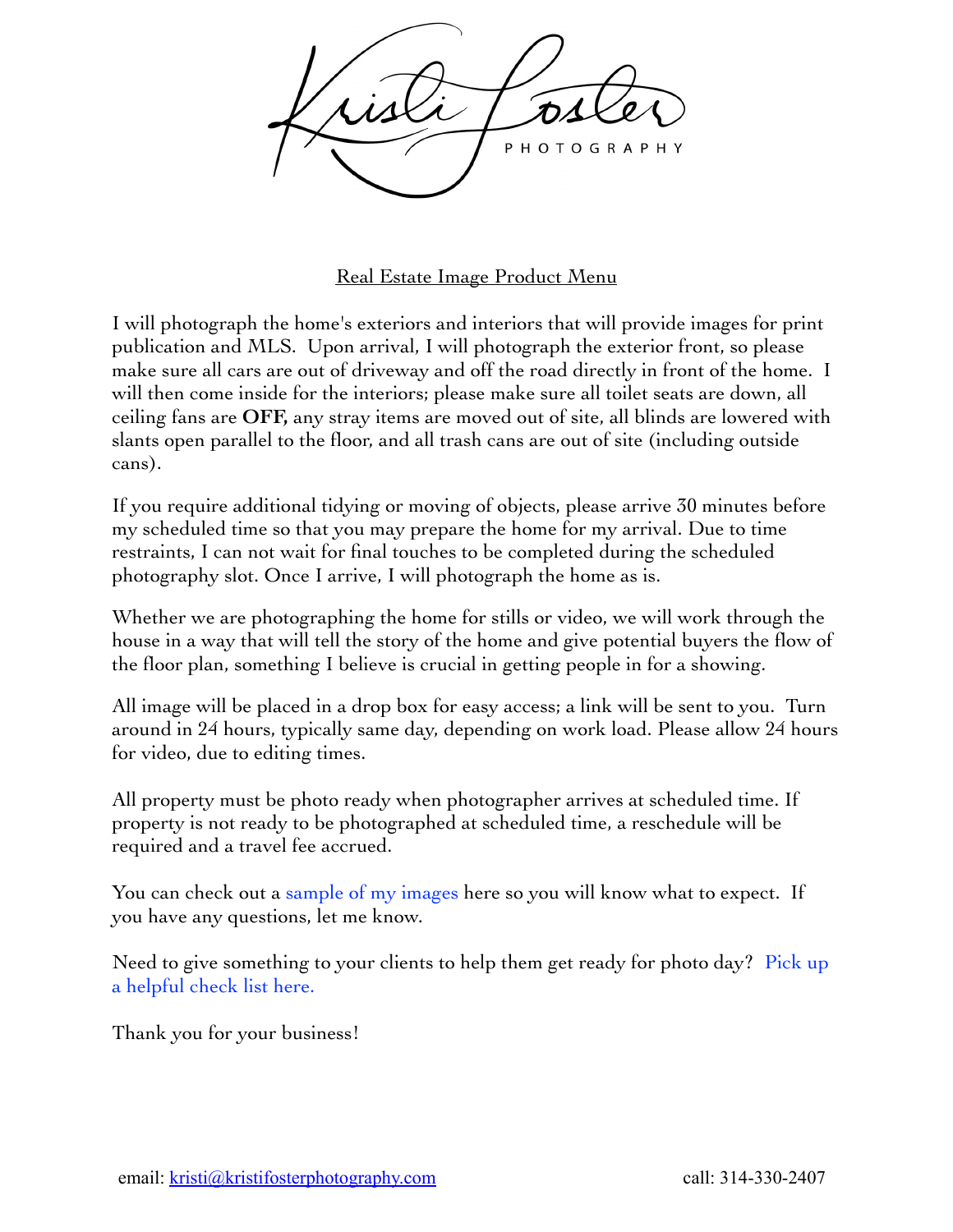## **PHOTOGRAPHS**

| • Exterior and Interior (up to 1200 sq ft)                                     | \$110              |
|--------------------------------------------------------------------------------|--------------------|
| • Exterior and Interior $(1201 - 2200)$ sq ft)                                 | \$125              |
| • Exterior and Interior $(2201 - 3200 \text{ sq ft})$                          | \$140              |
| • Exterior and Interior $(3201 - 4200 \text{ sq ft})$                          | \$155              |
| • Exterior and Interior $(4201 - 5200)$ sq ft)                                 | \$170              |
| • Exterior and Interior $(5201 - 6200 \text{ sq ft})$                          | \$195              |
| • Exterior and Interior $(6201 - 7200 \text{ sq ft})$                          | \$220              |
| • Exterior and Interior $(7201 - 8200 \text{ sq ft})$                          | \$240              |
| • Slideshow for social media or<br>unbranded Slideshow for Maris (stills only) | \$20/\$30 for both |
| • Sunset Exteriors                                                             | \$125              |
| • Exterior Drone Images (stills only)                                          | \$125              |
| • Sky Replacements (6 images)                                                  | \$25               |
|                                                                                |                    |

## PHOTOGRAPHS WITH 3D WALK THRU

| • Exterior and Interior stills (up to 1000 sq ft)            | $$135$ with floor plans $$145$ |
|--------------------------------------------------------------|--------------------------------|
| with Zillow 3D walk thru                                     |                                |
| • Exterior and Interior stills $(1001 - 2000 \text{ sq ft})$ | $$155$ with floor plans $$170$ |
| with Zillow 3D walk thru                                     |                                |
| • Exterior and Interior stills (2001 - 3000 sq ft)           | $$175$ with floor plans $$195$ |
| with Zillow 3D walk thru                                     |                                |
| • Exterior and Interior stills $(3001 - 4000 \text{ sq ft})$ | \$195 with floor plans \$220   |
| with Zillow 3D walk thru                                     |                                |
| • Exterior and Interior stills $(4001 - 5000 \text{ sq ft})$ | \$215 with floor plans $$245$  |
| with Zillow 3D walk thru                                     |                                |
| • Exterior and Interior stills $(5001 - 6000 \text{ sq ft})$ | \$245 with floor plans $$280$  |
| with Zillow 3D walk thru                                     |                                |
| • Exterior and Interior stills $(6001 - 7000 \text{ sq ft})$ | \$275 with floor plans \$315   |
| with Zillow 3D walk thru                                     |                                |
| • Exterior and Interior stills $(7001 - 8000 \text{ sq ft})$ | \$295 with floor plans $$340$  |
| with Zillow 3D walk thru                                     |                                |
|                                                              |                                |

email: [kristi@kristifosterphotography.com](mailto:kristi@kristifosterphotography.com) call: 314-330-2407